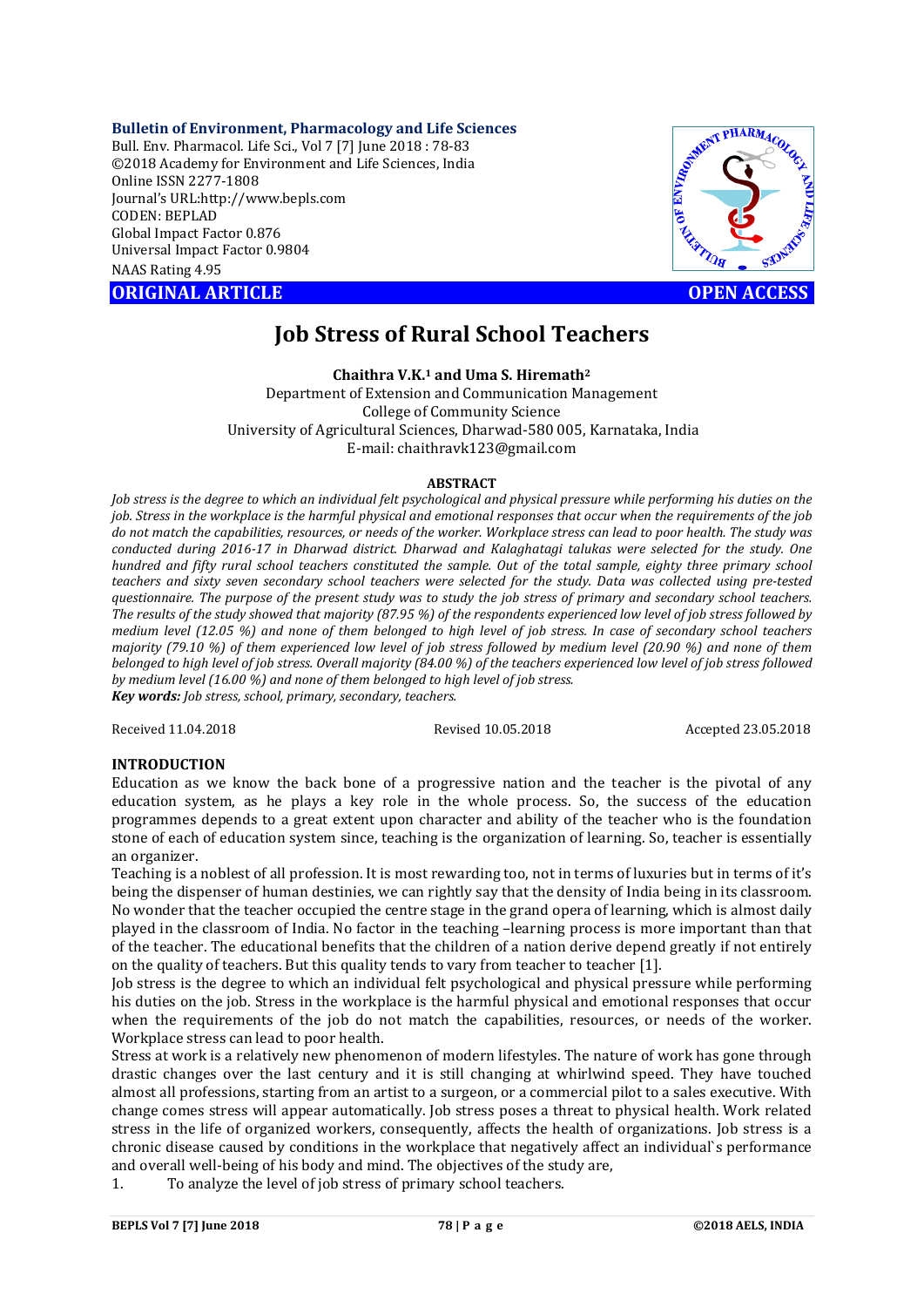2. To know the level of job stress of secondary school teachers.

# **MATERIALS AND METHODS**

The study was carried out in the year 2016-17 in Dharwad district of Karnataka. Dharwad district was purposefully selected because it is considered as 'education centre' of northern Karnataka. Dharwad district consists of five talukas *viz.*, Dharwad, Kalaghatagi, Hubli, Navalgunda and Kundgol. Dharwad and Kalghatagi talukas were selected keeping in view the availability of time, the cost and of the researcher. List of villages and schools were obtained from the Block Education office of Dharwad district. The villages having more number of schools and schools having more number of teachers were randomly selected. Keeping in view the objectives and the variables under study, a questionnaire was prepared by reviewing the previous research studies, consultation and discussion with the experts as well as the school teachers.

The job stress was measured using the scale developed by Mattenson and Ivancevich [1] with slight modification. The scale consisted of 19 statements. The respondents were asked to indicate their degree of stress on a four point continuum as not a source of stress, rarely a source of stress, sometimes a source of stress and always a source of stress with scores of 0, 1, 2 and 3 respectively. Based on the sum of the total scores for all items obtained by each respondent, they were grouped into three categories like low stress, medium stress and high stress.

| os ser ess or primary sensor teachers<br>Not a source of<br>Rarely a<br>Sometimes a |                                              |                 |                 |                 |                          |  |  |
|-------------------------------------------------------------------------------------|----------------------------------------------|-----------------|-----------------|-----------------|--------------------------|--|--|
| SI.                                                                                 |                                              | stress          | source of       | source of       | Always a<br>source of    |  |  |
| No.                                                                                 | <b>Statements</b>                            |                 | stress          | stress          | stress                   |  |  |
|                                                                                     |                                              | F               | F               | F               | F                        |  |  |
| $\mathbf{1}$                                                                        | I work on my unnecessary job activities      | $\overline{36}$ | $\overline{30}$ | $\overline{15}$ | $\overline{2}$           |  |  |
|                                                                                     |                                              | (43.37)         | (36.14)         | (18.07)         | (2.42)                   |  |  |
| $\overline{2}$                                                                      | My job activities are unclear to me          | 51              | 25              | $\overline{7}$  |                          |  |  |
|                                                                                     |                                              | (61.45)         | (30.12)         | (8.43)          |                          |  |  |
| 3                                                                                   | To keep up with my job, I always have to     | 26              | 29              | 28              | $\blacksquare$           |  |  |
|                                                                                     | take work home with me                       | (31.33)         | (34.94)         | (33.73)         |                          |  |  |
| $\overline{4}$                                                                      | My job is boring                             | 58              | 16              | 9               | $\overline{\phantom{a}}$ |  |  |
|                                                                                     |                                              | (69.88)         | (19.28)         | (10.84)         |                          |  |  |
| 5                                                                                   | I am responsible for people                  | 53              | 23              | 5               | $\overline{2}$           |  |  |
|                                                                                     |                                              | (63.85)         | (27.71)         | (6.02)          | (2.42)                   |  |  |
| 6                                                                                   | I try to work hard to complete my work on    | 49              | 28              | 6               |                          |  |  |
|                                                                                     | time                                         | (59.04)         | (33.73)         | (7.23)          |                          |  |  |
| $\overline{7}$                                                                      | My work area is too crowded                  | 49              | $\overline{25}$ | 4               | 5                        |  |  |
|                                                                                     |                                              | (59.04)         | (30.12)         | (4.82)          | (6.02)                   |  |  |
| 8                                                                                   | I do not have authority to do my job well    | 50              | 20              | 13              |                          |  |  |
|                                                                                     |                                              | (60.24)         | (24.10)         | (15.66)         |                          |  |  |
| 9                                                                                   | My job is too difficult                      | 58              | 16              | 6               | 3                        |  |  |
|                                                                                     |                                              | (69.88)         | (19.28)         | (7.23)          | (3.61)                   |  |  |
| 10                                                                                  | My job has become too routine                | 61              | 15              | 7               |                          |  |  |
|                                                                                     |                                              | (73.50)         | (18.07)         | (8.43)          |                          |  |  |
| 11                                                                                  | There is not enough time to do my job        | 58              | 14              | 9               | $\overline{2}$           |  |  |
|                                                                                     |                                              | (69.88)         | (16.86)         | (10.84)         | (2.42)                   |  |  |
| 12                                                                                  | Work condition on my job are below           | 45              | 19              | 19              |                          |  |  |
|                                                                                     | satisfaction                                 | (54.22)         | (22.89)         | (22.89)         |                          |  |  |
| 13                                                                                  | I receive conflicting requests from two or   | 46              | 27              | 10              | $\blacksquare$           |  |  |
|                                                                                     | more people                                  | (55.42)         | (32.53)         | (12.05)         |                          |  |  |
| 14                                                                                  | I am not sure of what is expected of me      | 52              | 23              | 6               | $\overline{2}$           |  |  |
|                                                                                     |                                              | (62.64)         | (27.71)         | (7.23)          | (2.42)                   |  |  |
| 15                                                                                  | I am responsible for too many jobs           | 45              | $\overline{26}$ | 11              | $\mathbf{1}$             |  |  |
|                                                                                     |                                              | (54.22)         | (31.33)         | (13.25)         | (1.20)                   |  |  |
| 16                                                                                  | My job is too confusing                      | 48              | 35              |                 |                          |  |  |
|                                                                                     |                                              | (57.83)         | (42.17)         |                 |                          |  |  |
| 17                                                                                  | I am responsible for helping others to solve | 51              | 26              | 5               | $\mathbf{1}$             |  |  |
|                                                                                     | their problems                               | (61.45)         | (31.33)         | (6.02)          | (1.20)                   |  |  |
| 18                                                                                  | I do not have time to take an occasional     | 50              | 20              | 13              |                          |  |  |
|                                                                                     | break from the job                           | (60.24)         | (24.10)         | (15.66)         |                          |  |  |
| 19                                                                                  | My working conditions are not as good as     | 43              | 27              | 13              | $\blacksquare$           |  |  |
|                                                                                     | the working conditions of others             | (51.81)         | (32.53)         | (15.66)         | 22.17                    |  |  |
| <b>Overall job stress Index</b>                                                     |                                              |                 |                 |                 |                          |  |  |

## **RESULTS AND DISCUSSION**

**Table 1: Job stress of primary school teachers n = 83**

Figures in the parentheses indicate percentage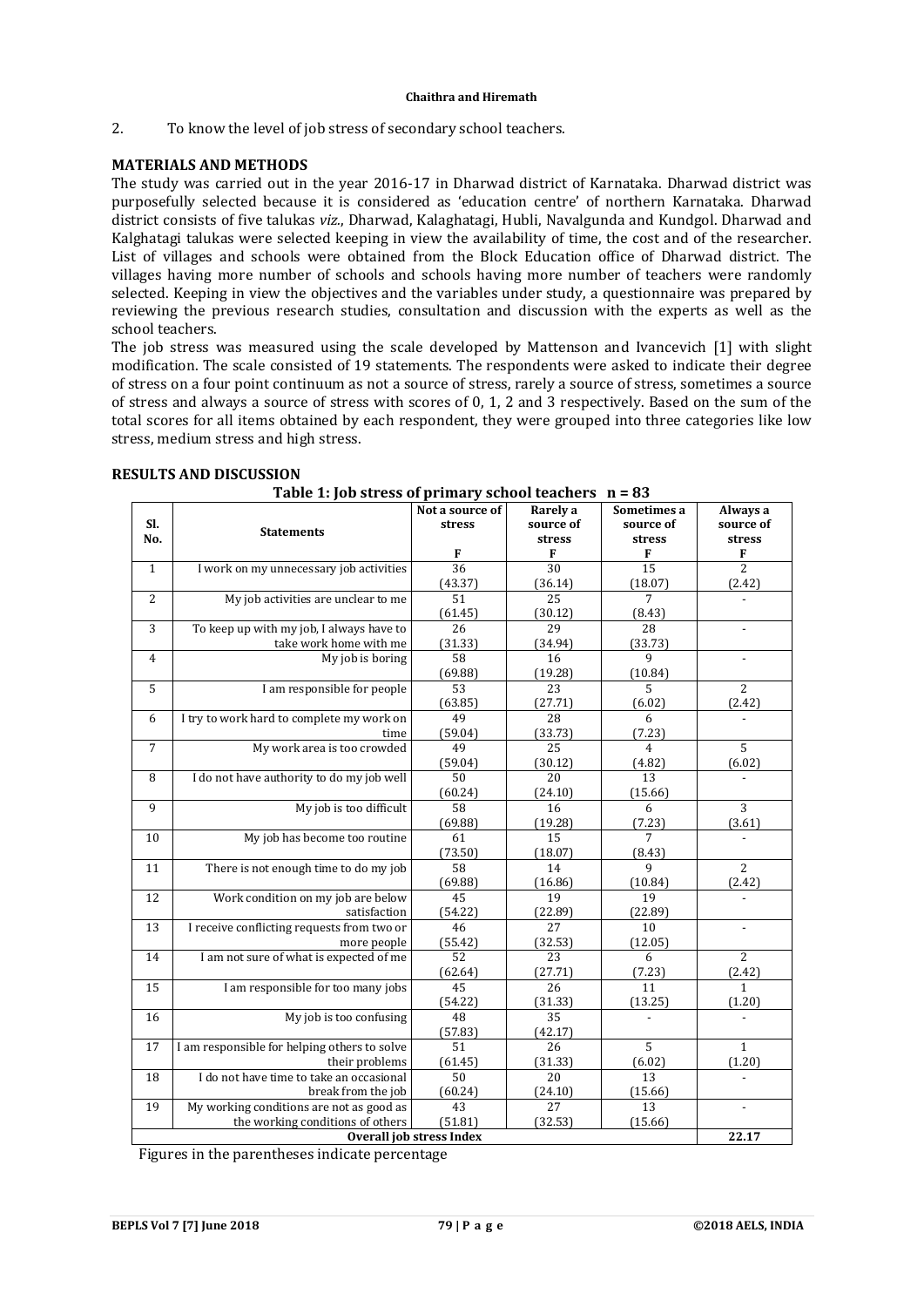A glance at the data in Table 1 indicated that majority (73.50 %) of the primary teachers expressed as not a source of stress to the statements 'my job has become too routine' followed by 'I am responsible for people' (63.85 %) and 'I am not sure of what is expected of me' (62.64 %). Equal per cent (69.88 %) of the teachers rated as not a source of stress to the statements 'my job is boring', my job is too difficult' and 'there is not enough time to do my job'.

The teachers expressed as rare source of stress to the statement 'my job is too confusing' (42.17 %) followed by 'I work on my unnecessary job activities' (36.14 %), 'to keep up with my job, I always have to take work home with me' (34.94 %) and 'I try to work hard to complete my work on time' (33.73 %). Same per cent (32.53 %) of them rated as rare source of stress to the statements 'I receive conflicting requests from two or more people' and 'my working conditions are not as good as the working conditions of others'.

With regard to the statements sometimes a source of stress, about 34.00 per cent (33.73 %) of the respondents expressed 'to keep up with my job, I always have to take work home with me' followed by 'work condition on my job are below satisfaction' (22.89 %) and 'I work on my unnecessary job activities (18.07 %). Overall job stress index of primary school teachers was found to be 22.17.



It was evident from the Fig. 1 that majority (87.95 %) of the respondents experienced low level of job stress followed by medium level (12.05 %) and none of them belonged to high level of job stress. **Table 2: Job stress of secondary school teachers n = 67**

| Table 2: Job stress of secondary school teachers if = 67 |                                       |              |           |                |                |  |  |
|----------------------------------------------------------|---------------------------------------|--------------|-----------|----------------|----------------|--|--|
|                                                          |                                       | Not a source | Rarely a  | Sometimes a    | Always a       |  |  |
| Sl.                                                      | <b>Statements</b>                     | of stress    | source of | source of      | source of      |  |  |
| No.                                                      |                                       |              | stress    | stress         | stress         |  |  |
|                                                          |                                       |              | F         | F              | F              |  |  |
| 1                                                        | I work on my unnecessary job          | 22           | 23        | 20             | $\mathcal{L}$  |  |  |
|                                                          | activities                            | (32.84)      | (34.33)   | (29.85)        | (2.98)         |  |  |
| $\overline{2}$                                           | My job activities are unclear to me   | 26           | 30        | 10             | 1              |  |  |
|                                                          |                                       | (38.81)      | (44.78)   | (14.92)        | (1.49)         |  |  |
| 3                                                        | To keep up with my job, I always have | 19           | 28        | 18             | $\overline{2}$ |  |  |
|                                                          | to take work home with me             | (28.36)      | (41.79)   | (26.87)        | (2.98)         |  |  |
| $\overline{4}$                                           | My job is boring                      | 32           | 24        | 10             | 1              |  |  |
|                                                          |                                       | (47.76)      | (35.83)   | (14.92)        | (1.49)         |  |  |
| 5                                                        | I am responsible for people           | 38           | 23        | $\overline{4}$ | $\overline{a}$ |  |  |
|                                                          |                                       | (56.72)      | (34.33)   | (5.97)         | (2.98)         |  |  |
| 6                                                        | I try to work hard to complete my     | 30           | 24        | 12             | 1              |  |  |
|                                                          | work on time                          | (44.78)      | (35.83)   | (17.90)        | (1.49)         |  |  |
| 7                                                        | My work area is too crowded           | 35           | 22        | 8              | $\overline{2}$ |  |  |
|                                                          |                                       | (52.24)      | (32.84)   | (11.94)        | (2.98)         |  |  |
| 8                                                        | I do not have authority to do my job  | 35           | 20        | 10             | $\overline{2}$ |  |  |
|                                                          | well                                  | (52.24)      | (29.86)   | (14.92)        | (2.98)         |  |  |
| 9                                                        | My job is too difficult               | 35           | 20        | 10             | $\overline{2}$ |  |  |
|                                                          |                                       | (52.24)      | (29.86)   | (14.92)        | (2.98)         |  |  |
| 10                                                       | My job has become too routine         | 43           | 19        | 5              |                |  |  |
|                                                          |                                       | (64.18)      | (28.36)   | (7.46)         |                |  |  |
| 11                                                       | There is not enough time to do my job | 35           | 18        | 12             | $\overline{c}$ |  |  |
|                                                          |                                       | (52.24)      | (26.87)   | (17.90)        | (2.98)         |  |  |
| 12                                                       | Work condition on my job are below    | 29           | 22        | 15             | 1              |  |  |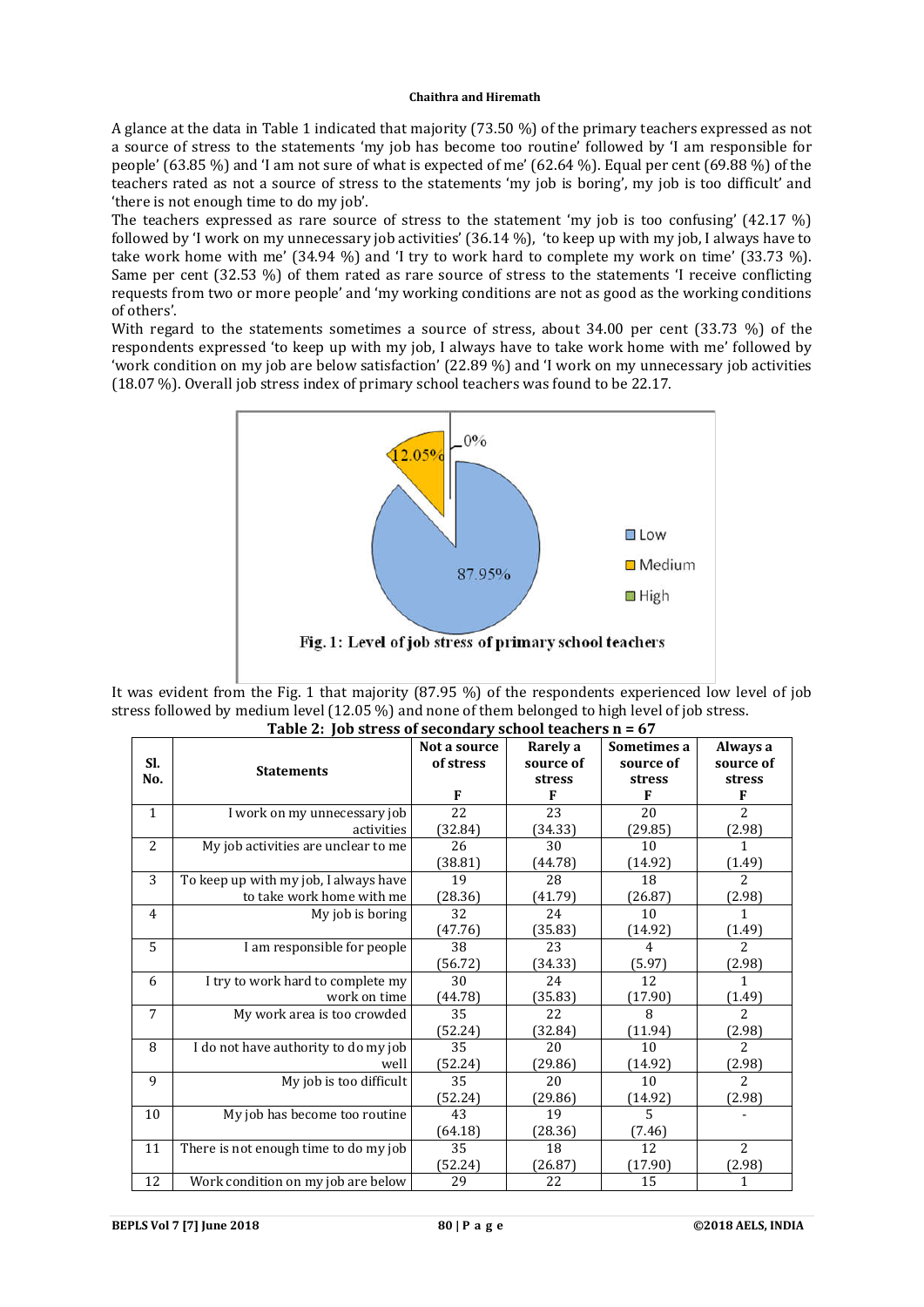|                                                   | satisfaction                            | (43.28) | (32.84) | (22.39) | (1.49) |  |
|---------------------------------------------------|-----------------------------------------|---------|---------|---------|--------|--|
| 13                                                | I receive conflicting requests from two | 28      | 21      | 17      |        |  |
|                                                   | or more people                          | (41.79) | (31.35) | (25.37) | (1.49) |  |
| 14                                                | I am not sure of what is expected of    | 30      | 21      | 11      | 5      |  |
|                                                   | me                                      | (44.78) | (31.25) | (16.43) | (7.46) |  |
| 15                                                | I am responsible for too many jobs      | 29      | 24      | 13      |        |  |
|                                                   |                                         | (43.28) | (35.83) | (19.40) | (1.49) |  |
| 16                                                | My job is too confusing                 | 33      | 34      |         |        |  |
|                                                   |                                         | (49.25) | (50.75) |         |        |  |
| 17                                                | I am responsible for helping others to  | 32      | 24      | 10      |        |  |
|                                                   | solve their problems                    | (47.76) | (35.83) | (14.92) | (1.49) |  |
| 18                                                | I do not have time to take an           | 26      | 19      | 20      | 2      |  |
|                                                   | occasional break from the job           | (38.81) | (28.36) | (29.86) | (2.98) |  |
| 19                                                | My working conditions are not as        | 38      | 17      | 10      | 2.     |  |
|                                                   | good as the working conditions of       | (56.72) | (25.37) | (14.92) | (2.98) |  |
|                                                   | others                                  |         |         |         |        |  |
| Overall job stress Index                          |                                         |         |         |         |        |  |
| Eigeness in this nononthopes in disate monopoters |                                         |         |         |         |        |  |

Figures in the parentheses indicate percentage

The data pertaining to job stress of secondary school teachers in Table 2 showed that, more number (64.18 %) of the teachers expressed 'my job has become too routine' as not a source stress. Also about 57.00 per cent of the respondents (56.72 %) expressed as not a source of stress to the statement 'I am responsible for people' and 'my working conditions are not as good as the working conditions of others'.

Similarly, about 52.00 per cent of the respondents expressed as not a source of stress for the statements 'my work area is too crowded' (52.24 %), 'I do not have authority to do my job well' (52.24 %), 'my job is too difficult' (52.24 %) and 'there is not enough time to do my job' (52.24 %).

About 51.00 per cent (50.75 %) of the teachers found a rare source of stress to the statements 'my job is too confusing' followed by 'my job activities are unclear to me' (44.78 %) and 'to keep up with my job, I always have to take work home with me (41.79 %). Equal per cent (35.83 %) of them rated as rare source of stress with respect to 'my job is boring', 'I try to work hard to complete my work on time', 'I am responsible for too many jobs and helping others to solve their problems'.

With regard to the stress statements of sometimes, equal per cent (29.85 %) of the teachers expressed 'I work on my unnecessary job activities' and 'I do not have time to take an occasional break from the job'. More than one third (26.87 %) of them said as sometimes source of stress to the statement 'to keep up with my job, I always have to take work home with me' followed by 'I receive conflicting requests from two or more people' (25.37 %) and work condition on my job are below satisfaction (22.39 %). Overall job stress index of secondary school teachers was 28.43.



 It could be seen from the Fig. 2 that majority (79.10 %) of the teachers experienced low level of job stress followed by medium level (20.90 %) and none of them belonged to high level of job stress.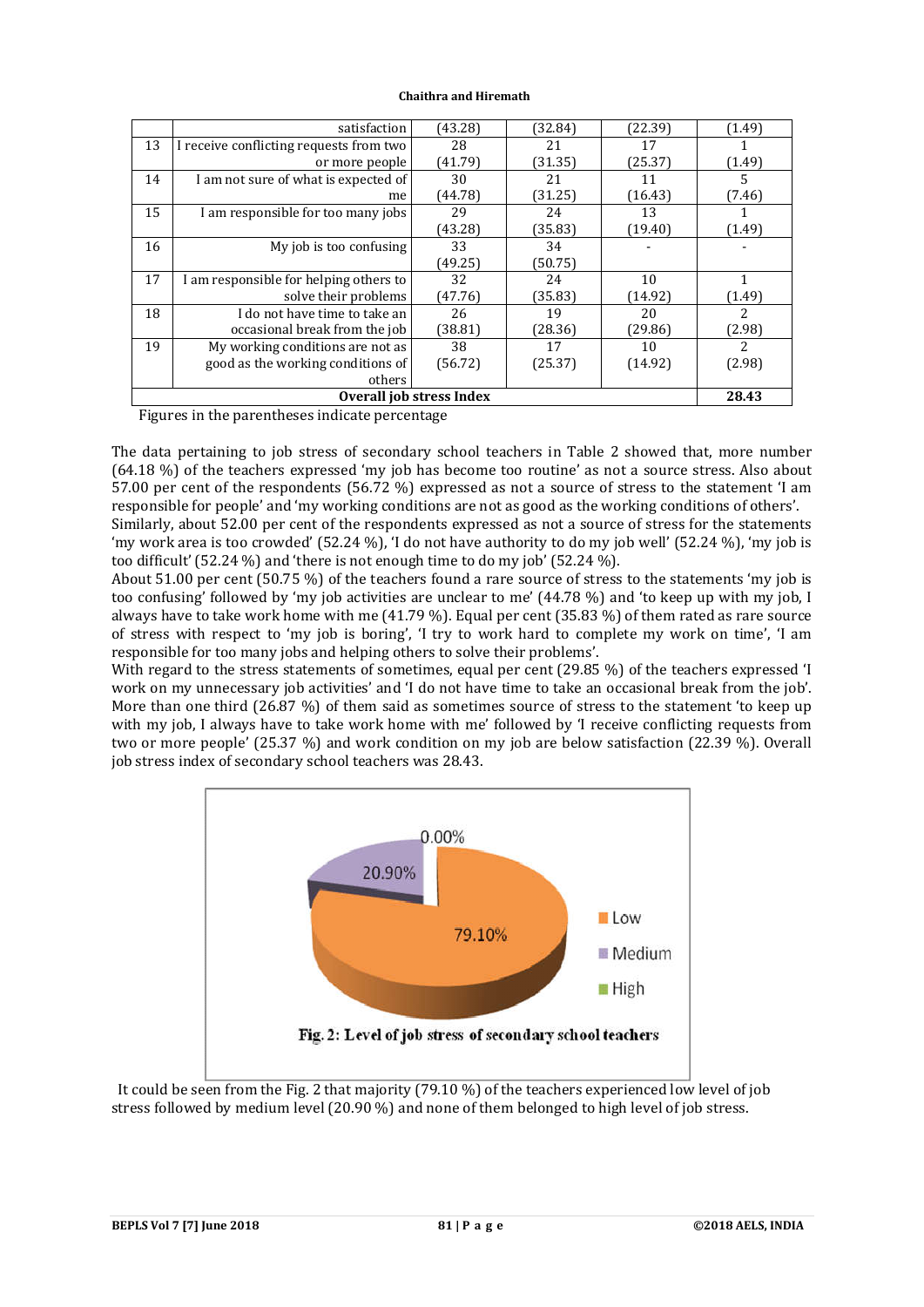|                 |                                                         | лтнит у ини эссониит у эспоот ссиснегэ г<br>Not a source | Rarely a        | Sometimes a     | ∸∪⊽<br>Always a |
|-----------------|---------------------------------------------------------|----------------------------------------------------------|-----------------|-----------------|-----------------|
| SI.             |                                                         | of stress                                                | source of       | source of       | source of       |
| No.             | <b>Statements</b>                                       |                                                          | stress          | stress          | stress          |
|                 |                                                         | F                                                        | F               | F               | F               |
| $\mathbf{1}$    | I work on my unnecessary job                            | 58                                                       | $\overline{53}$ | $\overline{35}$ | $\overline{4}$  |
|                 | activities                                              | (38.67)                                                  | (35.33)         | (23.33)         | (2.67)          |
| $\overline{2}$  | My job activities are unclear to me                     | 77                                                       | 55              | 16              | $\overline{2}$  |
|                 |                                                         | (51.33)                                                  | (36.67)         | (10.67)         | (1.33)          |
| $\overline{3}$  | To keep up with my job, I always have                   | 45                                                       | 57              | 46              | $\overline{2}$  |
|                 | to take work home with me                               | (30.00)                                                  | (38.00)         | (30.67)         | (1.33)          |
| 4               | My job is boring                                        | 90                                                       | 40              | 19              | $\mathbf{1}$    |
|                 |                                                         | (60.00)                                                  | (26.67)         | (12.67)         | (0.66)          |
| $\overline{5}$  | I am responsible for people                             | $\overline{91}$                                          | 46              | $\overline{8}$  | $\overline{5}$  |
|                 |                                                         | (60.66)                                                  | (30.67)         | (5.33)          | (3.33)          |
| 6               | I try to work hard to complete my                       | 79                                                       | 52              | 18              | 1               |
|                 | work on time                                            | (52.67)                                                  | (34.67)         | (12.00)         | (0.66)          |
| $\overline{7}$  | My work area is too crowded                             | 84                                                       | 47              | $\overline{12}$ | $\overline{7}$  |
|                 |                                                         | (56.00)                                                  | (31.33)         | (8.00)          | (4.67)          |
| 8               | I do not have authority to do my job                    | 85                                                       | 40              | $\overline{23}$ | $\overline{2}$  |
|                 | well                                                    | (56.67)                                                  | (26.67)         | (15.33)         | (1.33)          |
| 9               | My job is too difficult                                 | 93                                                       | 36              | 16              | 5               |
|                 |                                                         | (62.00)                                                  | (24.00)         | (10.67)         | (3.33)          |
| 10              | My job has become too routine                           | 104                                                      | $\overline{34}$ | $\overline{12}$ |                 |
|                 |                                                         | (69.33)                                                  | (22.67)         | (8.00)          |                 |
| 11              | There is not enough time to do my job                   | $\overline{93}$                                          | $\overline{32}$ | 21              | $\overline{4}$  |
|                 |                                                         | (62.00)                                                  | (21.33)         | (14.00)         | (2.67)          |
| 12              | Work condition on my job are below                      | 74                                                       | 40              | 34              | 2<br>(1.33)     |
| 13              | satisfaction<br>I receive conflicting requests from two | (49.33)<br>74                                            | (26.67)<br>48   | (22.67)<br>28   |                 |
|                 | or more people                                          | (49.33)                                                  | (32.00)         | (18.67)         |                 |
| 14              | I am not sure of what is expected of                    | 82                                                       | 44              | 17              | $\overline{7}$  |
|                 | me                                                      | (54.67)                                                  | (29.33)         | (11.33)         | (4.67)          |
| 15              | I am responsible for too many jobs                      | 74                                                       | 50              | 24              | $\overline{a}$  |
|                 |                                                         | (49.33)                                                  | (33.34)         | (16.00)         | (1.33)          |
| 16              | My job is too confusing                                 | 77                                                       | 48              | 21              | $\overline{4}$  |
|                 |                                                         | (51.33)                                                  | (32.00)         | (14.00)         | (2.67)          |
| 17              | I am responsible for helping others to                  | 83                                                       | 50              | 15              | 2               |
|                 | solve their problems                                    | (55.33)                                                  | (33.34)         | (10.00)         | (1.33)          |
| $\overline{18}$ | I do not have time to take an                           | $\overline{76}$                                          | $\overline{39}$ | $\overline{33}$ | $\overline{2}$  |
|                 | occasional break from the job                           | (50.67)                                                  | (26.00)         | (22.00)         | (1.33)          |
| 19              | My working conditions are not as                        | 81                                                       | 44              | 23              | $\overline{2}$  |
|                 | good as the working conditions of                       | (54.00)                                                  | (29.33)         | (15.34)         | (1.33)          |
|                 | others                                                  |                                                          |                 |                 |                 |
|                 |                                                         | <b>Overall job stress Index</b>                          |                 |                 | 18.72           |

|  |  | Table 3: Overall job stress of primary and secondary school teachers $n = 150$ |  |
|--|--|--------------------------------------------------------------------------------|--|
|  |  |                                                                                |  |

Figures in the parentheses indicate percentage

The data with respect to overall job stress of rural school teachers is projected in Table 3. It revealed that 30.67 per cent of the teachers expressed the statement 'to keep up with my job, I always have to take work home with me' as sometimes a source of stress while, the same statement rated as rare source of stress by more than one third (38.00 %) of the respondents.

With respect to not a source of stress statements, about 70.00 per cent (69.33  $\%$ ) of the teachers expressed 'my job has become too routine' followed by 'my job is too difficult' (62.00 %), 'there is not enough time to do my job' (62.00 %), 'my job is boring' and 'I am responsible for people' (60.00 %) and 'my job is boring' (60.00 %). The respondents were rated 55 and 56 as not a source of stress to the statements 'I do not have authority to do my job well' (56.67 %) followed by 'my work area is too crowded' (56.00 %) and 'I am responsible for helping others to solve their problems' (55.33 %).

The teachers expressed as rare source of stress to the statement 'my job activities are unclear to me' (36.67 %) followed by 'I work on my unnecessary job activities' (35.33 %) and 'I try to work hard to complete my work on time' (34.67 %). Equal per cent (33.34 %) of the respondents rated as rare source of stress to the statement 'I am responsible for too many jobs and helping others to solve their problems'.